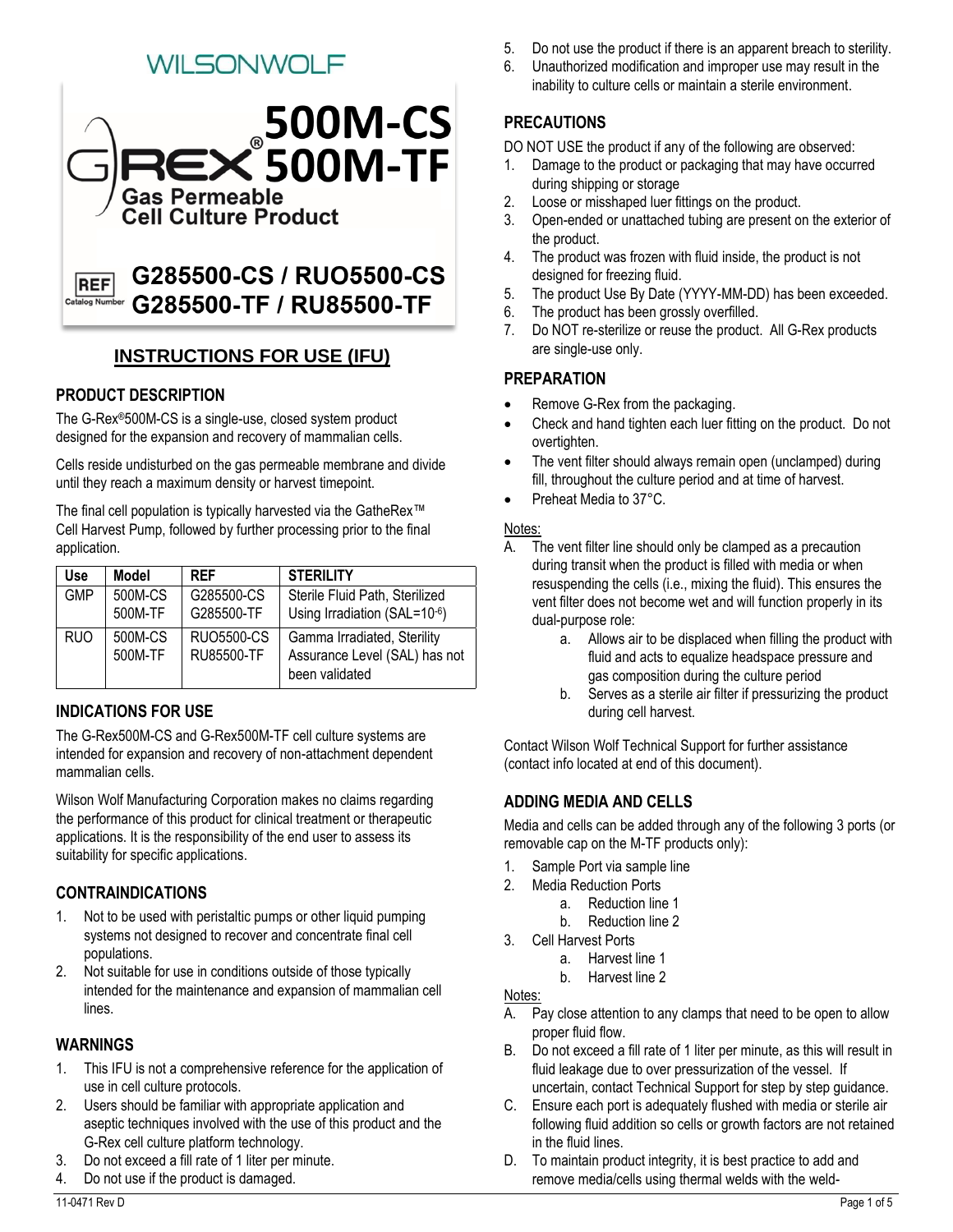compatible tubing. PVC thermal weld compatible tubing is present on the media reduction port, line 1 (red-stripe) and the cell harvest port, line 2 (clear). Each line is 30 inches long and terminates in a luer fitting with a cap or plug. Additionally, the large diameter C-Flex tubing comprising media reduction port line 2 is thermal weld compatible and 30 inches long, terminating in a female quick-connect (MPC) connector and plug. Use of the larger diameter tubing will speed up media fill and harvest compared to the smaller diameter PVC tubing.

E. Product Capacities:

| <b>Working Volume</b> | <b>Maximum Capacity</b> |
|-----------------------|-------------------------|
| 5 Liters              | 5.5 Liters              |

#### **SAMPLING AND ALTERNATE MEDIA FILL METHODS**

#### **SAMPLE PORT** *(one line)*

- 1. The sample port line ends in a Clave™ needleless septum (dark blue in color) with a female luer lock and a cap. This line can be used to introduce reagents or remove samples during the culture period.
	- o The sample port line corresponds to the silicone tube on the inside of the product which terminates about 50% of the way into the vessel
	- o Remove the clear cap from the dark blue Clave connecter, wipe the connector end with a sterile 70% alcohol wiper and allow to dry, dock a syringe onto the Clave connecter, withdraw the sample, clear the line with sterile air, and replace the clear cap.

#### **MEDIA REDUCTION PORT** *(two lines)*

- 1. Reduction Line 1 is red-striped PVC tubing, terminating in a female luer lock and luer plug. This tubing is thermal weld compatible for functionally closed connections to a transfer bag. This tubing is contiguous with the tube on the inside of the product that terminates about 1cm above the bottom membrane.
	- $\circ$  The female luer lock fitting can be used to dock a media/cell bag or syringe. This operation should be performed in a biosafety cabinet. Replace luer plug.
- 2. Reduction Line 2 has a quick connect (MPC) fitting ending on the larger diameter C-Flex tubing. This tubing is thermal weld compatible for functionally closed connections to a media bag.
	- o This line corresponds to the tube on the inside of the product which terminates about 1cm above the membrane (same as reduction line 1).
	- $\circ$  The quick connect fitting can be used to dock a media bag. Remove the end plug and aseptically connect a media bag to the quick connect fitting. Lift the bag above the G-Rex and allow media to gravity drain into the product. Replace the end plug.

#### **CELL HARVEST PORT** *(two lines)*

- 1. Harvest Line 1 is the short silicone tube that comes off a T-fitting and terminates in a male luer lock.
	- o This line corresponds to the silicone tube on the inside of the product that is angled into and attached to the side wall and touches the bottom membrane.
	- o Attachment to this line should be performed in a biosafety cabinet. To do this, aseptically remove the end cap, dock a media bag onto the male luer fitting and gravity drain fluid into the product. Replace the end cap fitting.
- 2. Harvest Line 2 is a clear PVC tubing line that terminates with a male luer lock and end cap. This tubing is thermal weld compatible which is necessary to maintain a functionally closed connection to a media transfer bag.
	- o This line corresponds to the silicone tube on the inside of the product that is angled into and attached to the side wall and touches the bottom membrane (same as harvest line 1).
	- o As described for media reduction line 1, this line can be used to fill the product prior to inoculation. If a sterile weld is not performed, the male luer lock fitting can be attached to a media bag and used to fill the product. This operation should be performed in a biosafety cabinet, followed by replacement of the end cap fitting.

#### **HARVESTING**

Cell harvest should be performed in conjunction with the GatheRex Liquid Handling, Cell Harvest Pump.

Below is a brief guide. Reference the GatheRex User Manual for additional information:

- 1. Dock a waste media collection bag (or other receptible) onto reduction line 1 or reduction line 2. Use either reduction line 1 (red-stripe PVC tubing) or reduction line 2 (C-Flex tubing) in conjunction with compatible thermal weld equipment for functionally closed processing.
- 2. Dock a cell collection bag (or other receptible) onto harvest line 1 or harvest line 2. Use harvest line 2 (clear PVC tubing) in conjunction with thermal weld equipment for functionally closed processing.
- 3. Lay reduction line 1 or reduction line 2 and harvest line 2 in the corresponding conduit pathway of the appropriate GatheRex Pump. Ensure the tubing is properly seated in the housing and close the clamps.
- 4. Connect the Tubing Assembly from the GatheRex to the Vent Filter. Ensure the clamps for the selected fluid pathways are open to the media and cell collection bags and turn on the GatheRex pump.
- 5. Press the red arrow for media removal, allowing the device to pressurize and move fluid out of the vessel down to the 1cm height of the internal media reduction line.
- 6. With 90% of the full working volume (waste media) removed, swirl the remaining ~500 mls to resuspend the cells residing on the gas permeable membrane. Tilt the device so the fluid collects/pools where the internal harvest line touches the base/side of the vessel. Press the blue arrow for cell harvest, allowing the device to pressurize and move the cell population and all remaining fluid into the cell harvest bag.
- 7. Clamp reduction line 1 or reduction line 2 and harvest line 2 in order to seal the waste media and cell collection bags. Press release clamps button on GatheRex Pump and remove the tubing.
- 8. Seal the collection bags with sterile tube sealer. Discard G-Rex vessel and waste media.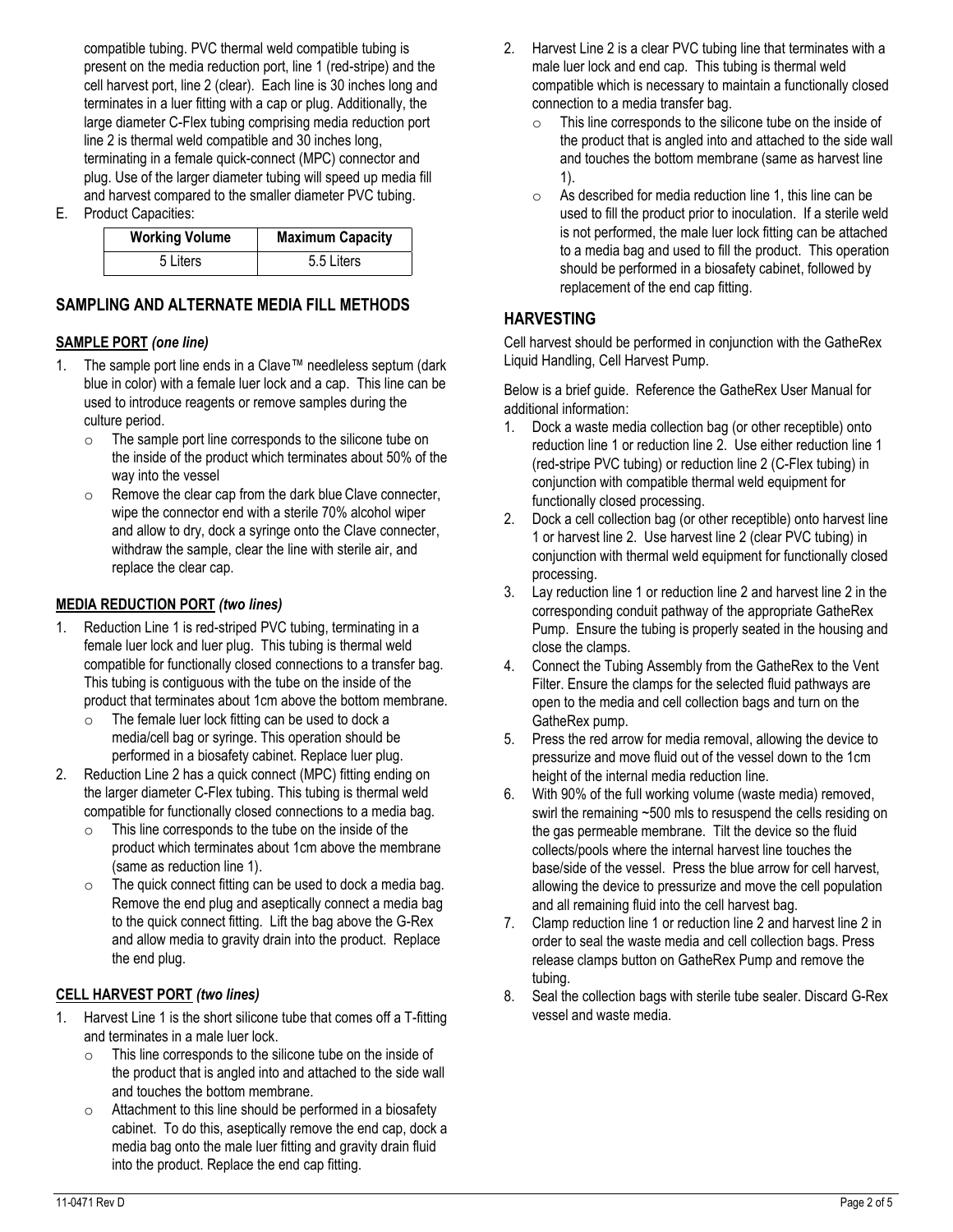#### **MANUFACTURED BY**

Wilson Wolf Manufacturing Corporation St. Paul, Minnesota 55112 USA Made in USA

#### **TECHNICAL SUPPORT / ORDERING**

Tel (+1) 651.628.9259 Email info@wilsonwolf.com Web www.wilsonwolf.com

Patent: www.wilsonwolf.com/patents G-Rex® is a registered trademark of Wilson Wolf Corporation GatheRex™ is a trademark of Wilson Wolf Corporation © 2021 Wilson Wolf Corporation. All Rights Reserved Clave™ is a trademark of ICU Medical, Inc.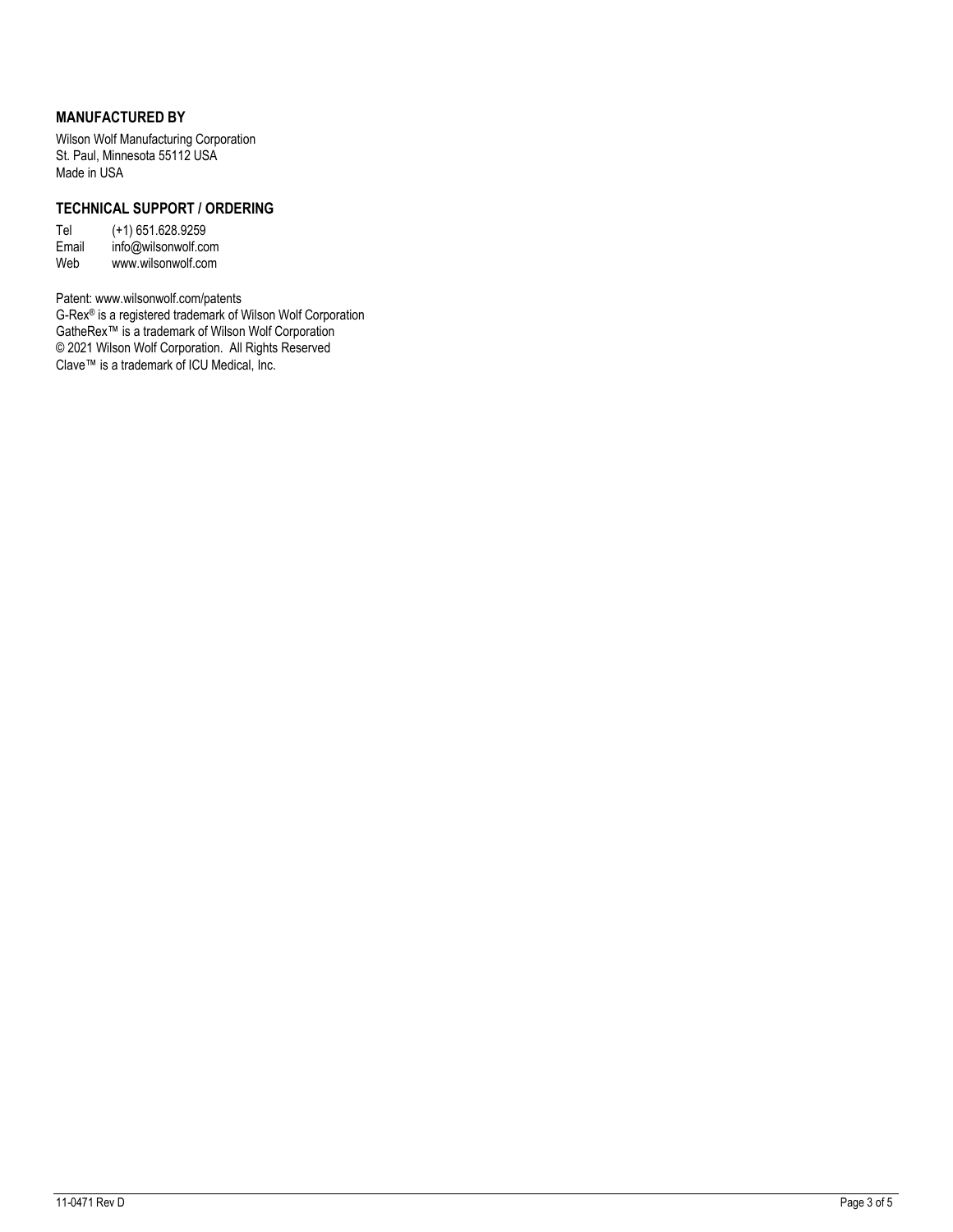**FIGURE 1:** External Lines



**FIGURE 2:** Internal Lines